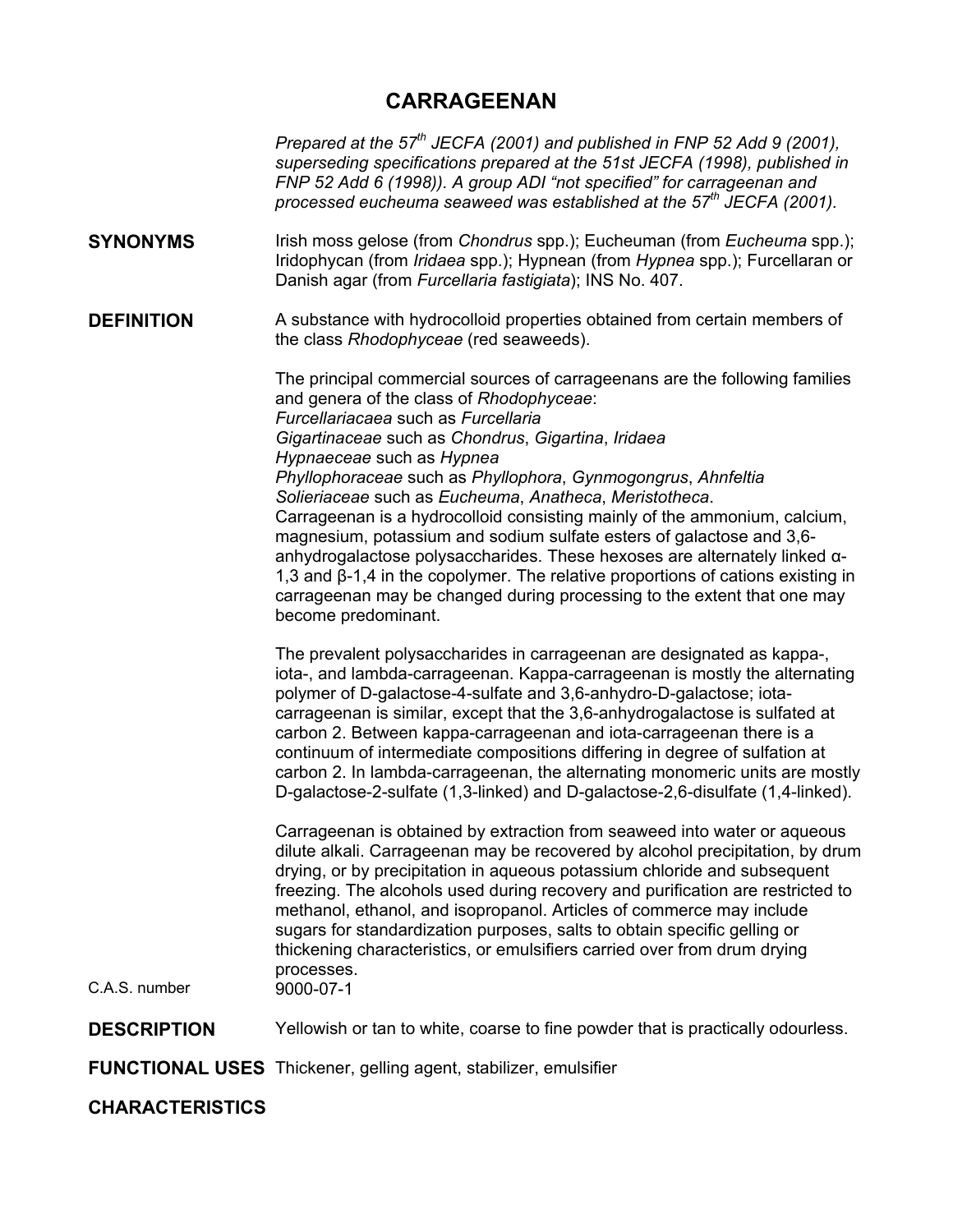| <b>IDENTIFICATION</b>                                                     |                                                                                                                                                                                                                                                                                                                                                                              |
|---------------------------------------------------------------------------|------------------------------------------------------------------------------------------------------------------------------------------------------------------------------------------------------------------------------------------------------------------------------------------------------------------------------------------------------------------------------|
| Solubility (Vol. 4)                                                       | Insoluble in ethanol; soluble in water at a temperature of about 80°, forming a<br>viscous clear or slightly opalescent solution that flows readily; disperses in<br>water more readily if first moistened with alcohol, glycerol, or a saturated<br>solution of glucose or sucrose in water.                                                                                |
| Test for sulfate                                                          | Dissolve a 100-mg sample in 20 ml of water (with heating if necessary), and<br>add 3 ml of barium chloride TS and 5 ml of hydrochloric acid, dilute TS; filter if<br>a precipitate forms. Boil the solution or the filtrate for 5 min. A white,<br>crystalline precipitate appears.                                                                                          |
| Test for galactose and<br>anhydrogalactose<br>(Vol. 4)                    | Proceed as directed under Gum Constituents Identification (Vol. 4) using the<br>following as reference standards: galactose, rhamnose, galacturonic acid,<br>3,6-anhydrogalactose, mannose, arabinose and xylose. Galactose and 3,6-<br>anhydrogalactose should be present.                                                                                                  |
| Identification of<br>hydrocolloid and<br>predominant type of<br>copolymer | Add 4 g of sample to 200 ml of water, and heat the mixture in a water bath at<br>80°, with constant stirring, until dissolved. Replace any water lost by<br>evaporation, and allow the solution to cool to room temperature. It becomes<br>viscous and may form a gel. To 50 ml of the solution or gel add 200 mg of<br>potassium chloride, then reheat, mix well, and cool. |
|                                                                           | A short-textured ("brittle") gel indicates a carrageenan of a predominantly<br>kappa type, and a compliant ("elastic") gel indicates a predominantly iota<br>type. If the solution does not gel, the carrageenan is of a predominantly<br>lambda type.                                                                                                                       |
| Infrared absorption                                                       | Passes test<br>See description under TESTS                                                                                                                                                                                                                                                                                                                                   |
| <b>PURITY</b>                                                             |                                                                                                                                                                                                                                                                                                                                                                              |
| Loss on drying (Vol. 4))                                                  | Not more than 12% (105° to constant weight)                                                                                                                                                                                                                                                                                                                                  |
| $pH$ (Vol. 4)                                                             | Between 8 and 11 (1 in 100 suspension)                                                                                                                                                                                                                                                                                                                                       |
| Viscosity                                                                 | Not less than 5 cp at $75^{\circ}$ (1.5% solution)<br>See description under TESTS                                                                                                                                                                                                                                                                                            |
| <b>Sulfate</b>                                                            | Not less than 15% and not more than 40% (as $SO_4^2$ ) on a dry weight basis<br>See description under TESTS                                                                                                                                                                                                                                                                  |
| <b>Total ash</b>                                                          | Not less than 15% and not more than 40% on a dry weight basis<br>See description under TESTS.                                                                                                                                                                                                                                                                                |
| Acid-insoluble ash (Vol. 4) Not more than 1%                              |                                                                                                                                                                                                                                                                                                                                                                              |
| Acid-insoluble matter<br>(Vol. 4)                                         | Not more than 2%<br>Use 2 g of sample obtained from part (a) of the procedure for sulfate<br>determination.                                                                                                                                                                                                                                                                  |
| Residual solvents                                                         | Not more than 0.1% of ethanol, isopropanol, or methanol, singly or in                                                                                                                                                                                                                                                                                                        |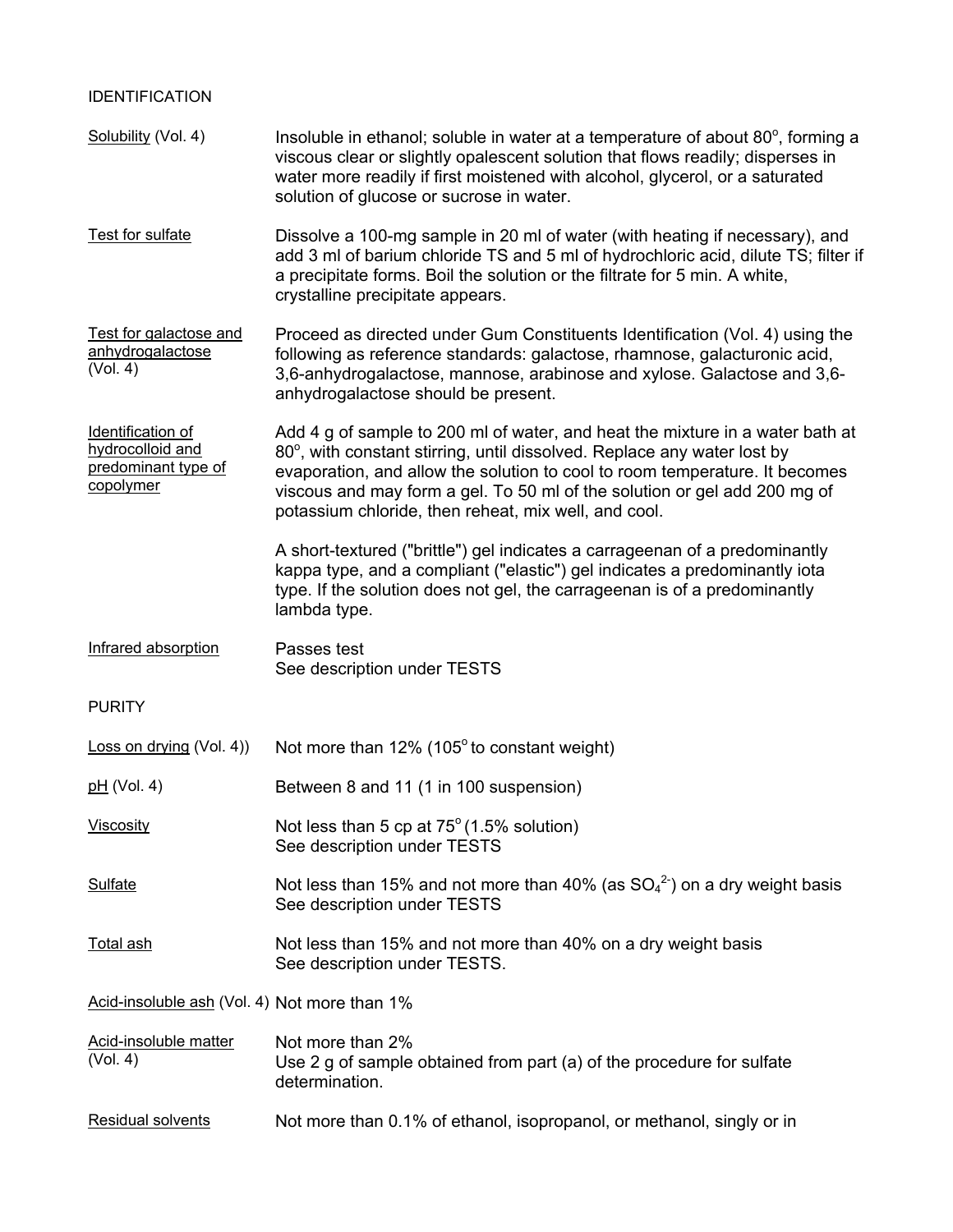|                                      | combination<br>See description under TESTS                                                                                                                                                                                                                                                                         |
|--------------------------------------|--------------------------------------------------------------------------------------------------------------------------------------------------------------------------------------------------------------------------------------------------------------------------------------------------------------------|
| Microbiological criteria<br>(Vol. 4) | Initially prepare a $10^{-1}$ dilution by adding a 50-g sample to 450 ml of<br>Butterfield's phosphate-buffered dilution water and homogenising the mixture<br>in a high-speed blender.<br>Total (aerobic) plate count: Not more than 5000 cfu/g<br>Salmonella spp.: Negative per test<br>E. coli: Negative in 1 g |
| Arsenic (Vol. 4)                     | Not more than 3 mg/kg<br>Determine by atomic absorption hydride technique using a 3 gram sample.                                                                                                                                                                                                                   |
| Lead (Vol. 4)                        | Not more than 2 mg/kg<br>Determine using an atomic absorption technique appropriate to the specified<br>level. The selection of sample size and method of sample preparation may be<br>based on the principles of the method described in Volume 4, "Instrumental<br>Methods."                                     |
| Cadmium                              | Not more than 2 mg/kg<br>See description under TESTS                                                                                                                                                                                                                                                               |
| <b>Mercury</b>                       | Not more than 1 mg/kg<br>See description under TESTS                                                                                                                                                                                                                                                               |

## **TESTS**

### IDENTIFICATION TESTS

Infrared absorption Obtain infrared absorption spectra on the gelling and non-gelling fractions of the sample by the following procedure:

> Disperse 2 g of the sample in 200 ml of 2.5% potassium chloride solution, and stir for 1 h. Let stand overnight, stir again for 1 h, and transfer into a centrifuge tube. (If the transfer cannot be made because the dispersion is too viscous, dilute with up to 200 ml of the potassium chloride solution.) Centrifuge for 15 min at approximately 1000 x g.

> Remove the clear supernatant, resuspend the residue in 200 ml of 2.5% potassium chloride solution, and centrifuge again. Coagulate the combined supernatants by adding 2 volumes of 85% ethanol or isopropanol (NOTE: Retain the sediment for use as directed below). Recover the coagulum, and wash it with 250 ml of the alcohol. Press the excess liquid from the coagulum, and dry it at  $60^{\circ}$  for 2 h. The product obtained is the non-gelling fraction (lambda-carrageenan).

Disperse the sediment (retained above) in 250 ml of cold water, heat at 90° for 10 min, and cool to  $60^\circ$ . Coagulate the mixture, and then recover, wash, and dry the coagulum as described above. The product obtained is the gelling fraction (kappa- and iota-carrageenan).

Prepare a 0.2% aqueous solution of each fraction, cast films 0.5 mm thick (when dry) on a suitable non-sticking surface such as Teflon, and obtain the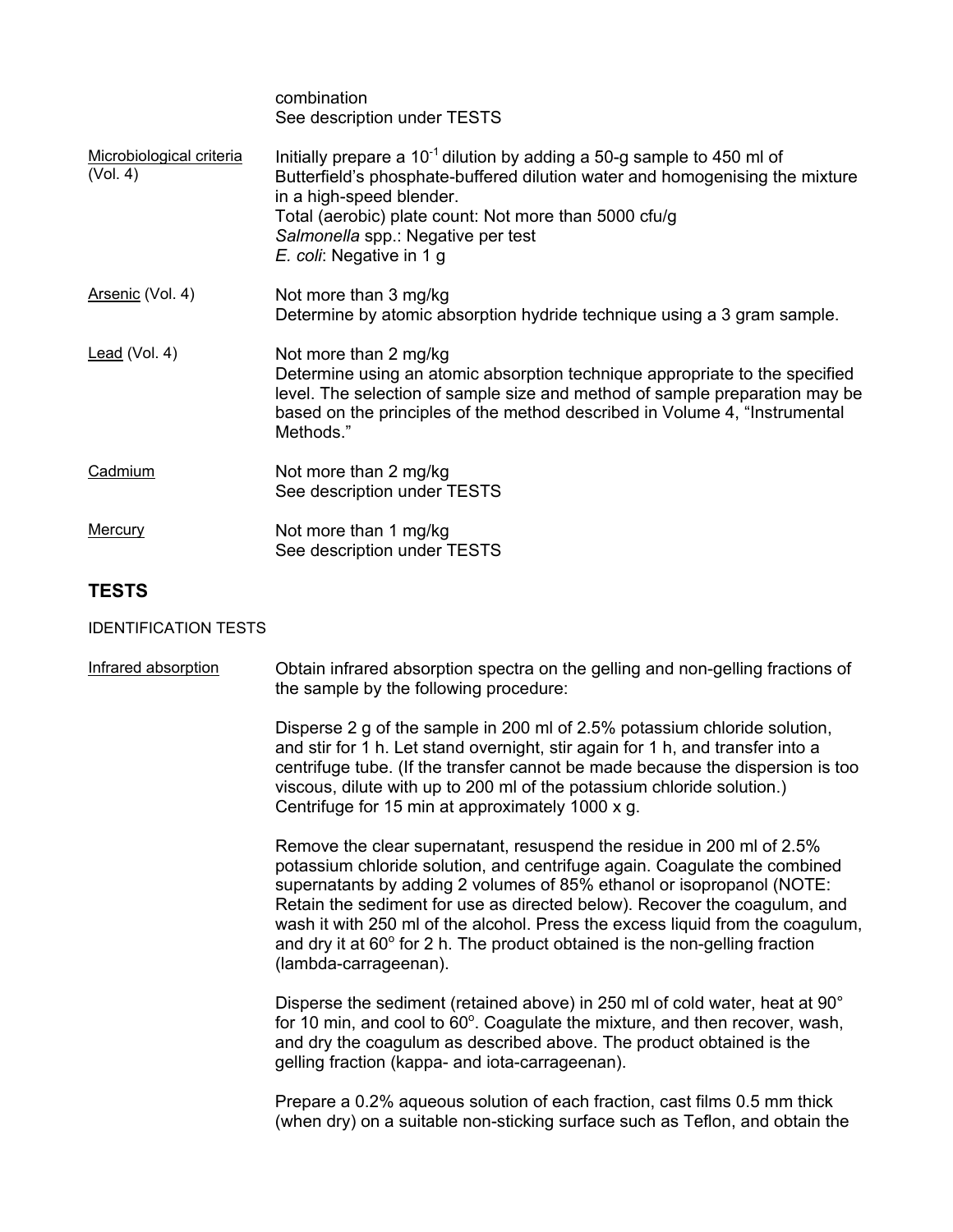infrared absorption spectrum of each film. (Alternatively, the spectra may be obtained using films cast on potassium bromide plates, if care is taken to avoid moisture).

Carrageenan has strong, broad absorption bands, typical of all polysaccharides, in the 1000 to 1100  $cm^{-1}$  region. Absorption maxima are 1065 and 1020 cm-1 for gelling and non-gelling types, respectively. Other characteristic absorption bands and their intensities relative to the absorbance at 1050  $cm^{-1}$  are as follows:

| Wave number<br>$(c m-1)$ | Molecular Assignment               | Absorbance relative to 1050 cm <sup>-1</sup> |                          |             |
|--------------------------|------------------------------------|----------------------------------------------|--------------------------|-------------|
|                          |                                    | Kappa                                        | Iota                     | Lambda      |
| 1220-1260                | ester sulfate                      | $0.2 - 1.2$                                  | $1.2 - 1.6$              | 1.42.0      |
| 928-933                  | 3,6-anhydrogalactose               | $0.2 - 0.6$                                  | $0.2 - 0.4$              | $0 - 0.2$   |
| 840-850                  | galactose-4-sulfate                | $0.1 - 0.5$                                  | $0.2 - 0.4$              | ٠           |
| 825-830                  | galactose-2-sulfate                | $\sim$                                       | $\overline{\phantom{a}}$ | $0.2 - 0.4$ |
| 810-820                  | galactose-6-sulfate                | $\blacksquare$                               | $\blacksquare$           | $0.1 - 0.3$ |
| 800-805                  | 3,6-anhydrogalactose-2-<br>sulfate | $0 - 0.2$                                    | $0.2 - 0.4$              | -           |

#### PURITY TESTS

#### Sulfate Principle

Hydrolysed sulfate groups are precipitated as barium sulfate.

#### Procedure

(a) Disperse an accurately weighed 8 g sample of commercial product into 400 ml of 60% w/w isopropanol/water at room temperature. Stir gently for 4 h. Filter through ash-free filter paper. Discard the filtrate. Wash the material remaining on the filter paper with two 10-ml portions of 60% isopropanol/water. Dry the material at 105° to constant weight. Approximately 1 g of the dried matter is to be used for part (b). The remainder should be retained for determination of Total ash and Acid-insoluble matter.

(b) Accurately weigh a 1 g sample  $(W_1)$  obtained from part (a). Transfer the sample to a 100-ml long-neck round-bottom flask. Add 50 ml of 0.2 N hydrochloric acid. Fit a condenser, preferably one with at least 5 condensing bulbs, to the flask and reflux for 1 h. Add 25 ml of a 10% (by volume) hydrogen peroxide solution and resume refluxing for about 5 h or until the solution becomes completely clear. Transfer the solution to a 600-ml beaker, bring to a boil, and add dropwise 10 ml of a 10% barium chloride solution. Heat the reaction mixture for 2 h on a boiling water bath. Filter the mixture through ash-free slow-filtration filter paper. Wash with boiling distilled water until the filtrate is free from chloride. Dry the filter paper and contents in a drying oven. Gently burn and ash the paper at 800° in a tared porcelain or silica crucible until the ash is white. Cool in a desiccator.

Weigh the crucible containing the ash. Calculate the percentage sulfate from the weight in g  $(W_2)$  of the ash (barium sulfate) using the formula:  $(W_2/W_1)$  x 100 x 0.4116

Total ash **Accurately weigh 2 g of the dried sample (W<sub>1</sub>)** obtained from part (a) under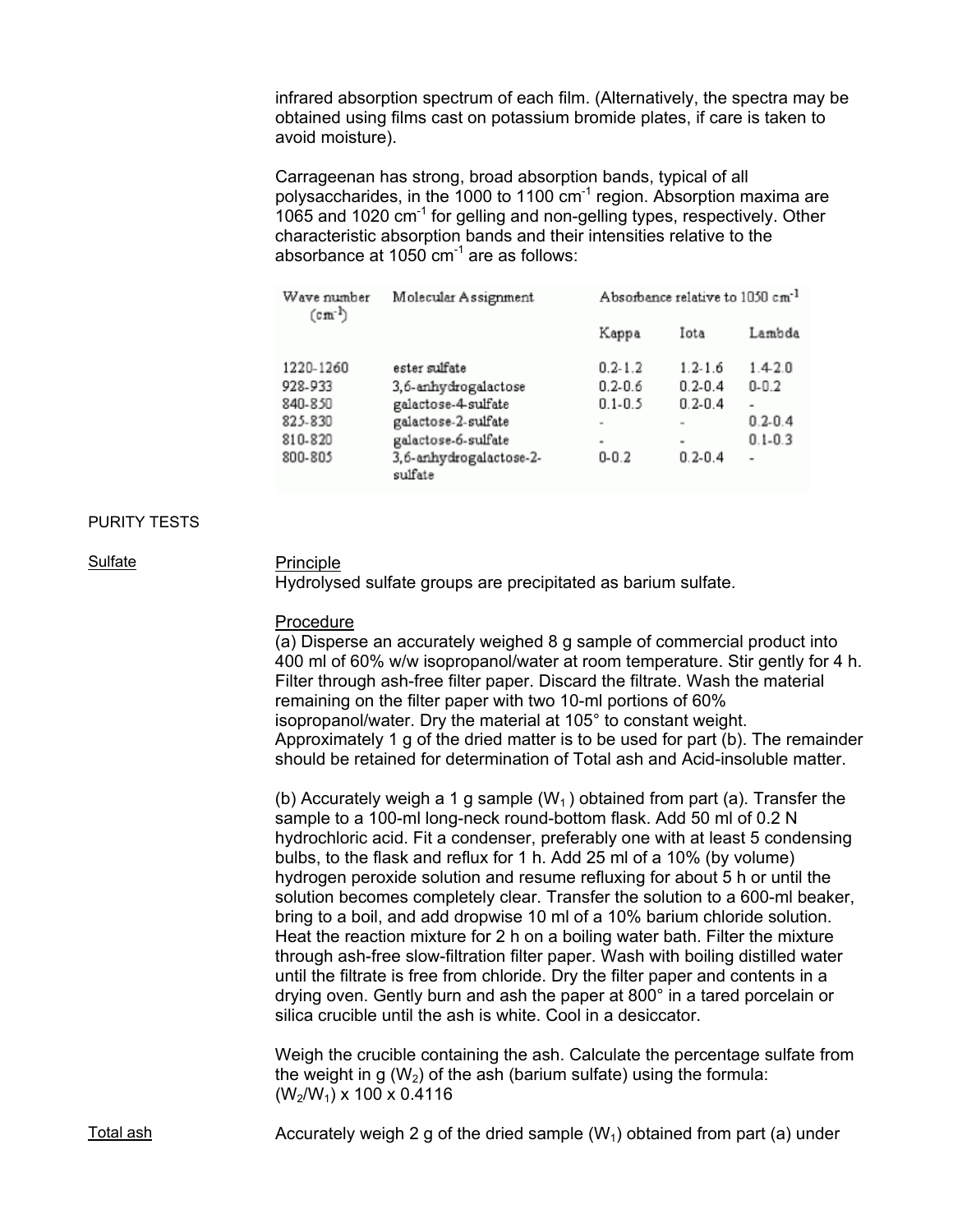|                   | the procedure for sulfate determination above. Transfer to a previously<br>ignited, tared silica or platinum crucible. Heat the sample with a suitable<br>infrared lamp, increasing the intensity gradually, until the sample is<br>completely charred; continue heating for an additional 30 min. Transfer the<br>crucible with the charred sample into a muffle furnace and ignite at about<br>550° for 1 h. Cool in a desiccator and weigh. Repeat the ignition in the muffle<br>furnace until a constant weight $(W_2)$ is obtained. If a carbon-free ash is not<br>obtained after the first ignition, moisten the charred spot with a 1-in-10<br>solution of ammonium nitrate and dry under an infrared lamp. Repeat the<br>ignition step.                                                                                                                                                                                                                                                    |
|-------------------|----------------------------------------------------------------------------------------------------------------------------------------------------------------------------------------------------------------------------------------------------------------------------------------------------------------------------------------------------------------------------------------------------------------------------------------------------------------------------------------------------------------------------------------------------------------------------------------------------------------------------------------------------------------------------------------------------------------------------------------------------------------------------------------------------------------------------------------------------------------------------------------------------------------------------------------------------------------------------------------------------|
|                   | Calculate the percentage of total ash of the sample:<br>$(W_2/W_1)$ x 100<br>Retain the ash for the Acid-insoluble ash test.                                                                                                                                                                                                                                                                                                                                                                                                                                                                                                                                                                                                                                                                                                                                                                                                                                                                       |
| Viscosity         | Transfer 7.5 g of the sample into a tared, 600-ml tall-form (Berzelius) beaker,<br>and disperse with agitation for 10 to 20 min in 450 ml of deionized water. Add<br>sufficient water to bring the final weight to 500 g, and heat in a water bath<br>with continuous agitation, until a temperature of $80^\circ$ is reached (20 - 30 min).<br>Add water to adjust for loss by evaporation, cool to $76-77$ <sup>o</sup> , and heat in a<br>constant temperature bath at 75°. Pre-heat the bob and guard of a Brookfield<br>LVF or LVT viscometer to approximately 75° in water. Dry the bob and guard,<br>and attach them to the viscometer, which should be equipped with a No. 1<br>spindle (19 mm in diameter, approximately 65 mm in length) and capable of<br>rotating at 30 rpm. Adjust the height of the bob in the sample solution, start<br>the viscometer rotating at 30 rpm and, after six complete revolutions of the<br>viscometer, take the viscometer reading on the 0-100 scale. |
|                   | If the viscosity is very low, increased precision may be obtained by using the<br>Brookfield UL (ultra low) adapter or equivalent. (Note. Samples of some types<br>of carrageenan may be too viscous to read when a No. 1 spindle is used.<br>Such samples obviously pass the specification, but if a viscosity reading is<br>desired for other reasons, use a No. 2 spindle and take the reading on the 0-<br>100 scale or on the 0-500 scale.)                                                                                                                                                                                                                                                                                                                                                                                                                                                                                                                                                   |
|                   | Record the results in centipoises, obtained by multiplying the reading on the<br>scale by the factor given by the Brookfield manufacturer.                                                                                                                                                                                                                                                                                                                                                                                                                                                                                                                                                                                                                                                                                                                                                                                                                                                         |
| Residual solvents | <b>Standard Alcohol Solution</b><br>Transfer 500 mg each of chromatographic quality methanol, ethanol, and<br>isopropanol into a 50 ml volumetric flask, dilute to volume with water, and<br>mix. Pipet 10 ml of this solution into a 100-ml volumetric flask, dilute to<br>volume with water and mix.<br><b>TBA Standard Solution</b><br>Transfer 500 mg of chromatographic quality tertiary-butyl alcohol into a 50-ml<br>volumetric flask, dilute to volume with water, and mix. Pipet 10 ml of this<br>solution into a 100-ml volumetric flask, dilute to volume with water and mix.                                                                                                                                                                                                                                                                                                                                                                                                           |
|                   | <b>Mixed Standard Solution</b><br>Pipet 4 ml each of the Standard Alcohol Solution and of the TBA Standard<br>Solution into a 125-ml graduated Erlenmeyer flask, dilute to about 100 ml with<br>water, and mix. This solution contains approximately 40 µg of each alcohol<br>per ml.                                                                                                                                                                                                                                                                                                                                                                                                                                                                                                                                                                                                                                                                                                              |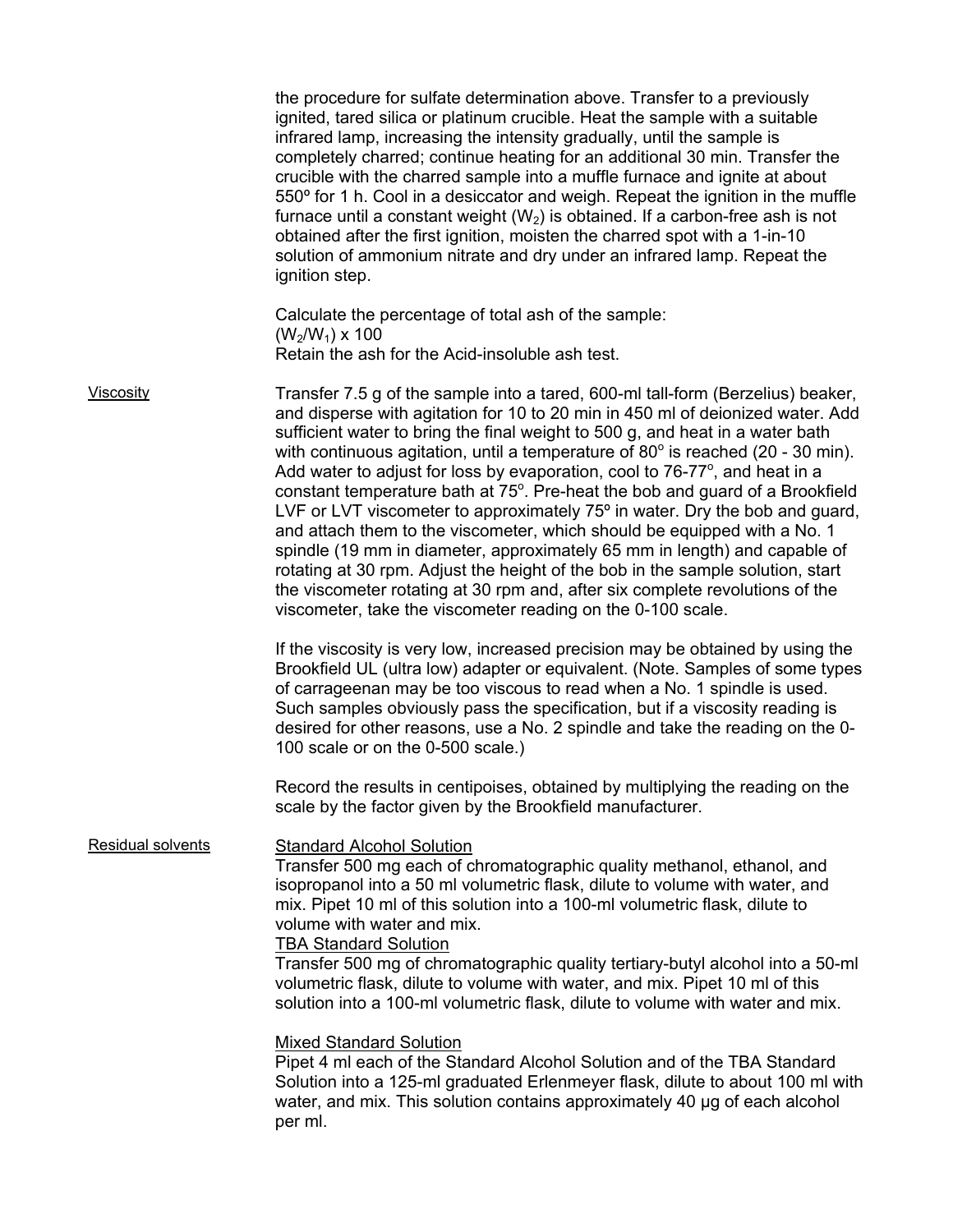#### Sample Preparation

Disperse 1 ml of a suitable antifoam emulsion, such as Dow-Corning G-10 or equivalent, in 200 ml of water contained in a 1000-ml 24/40 round-bottom distilling flask. Add about 5 g of the sample, accurately weighed, and shake for 1 h on a wrist-action mechanical shaker. Connect the flask to a fractionating column, and distil about 100 ml, adjusting the heat so that foam does not enter the column. Add 4.0 ml of TBA Standard Solution to the distillate to obtain the Sample Preparation.

#### Procedure

Inject 5 µl of the Mixed Standard Solution into a suitable gas chromatograph equipped with a flame-ionization detector and a 1.8-m x 3.2-mm stainless steel column packed with 80/100-mesh Porapak QS or equivalent. The carrier is helium flowing at 80 ml per min. The injection port temperature is  $200^\circ$ ; the column temperature is 165 $^\circ$ ; and the detector temperature is 200 $^\circ$ . The retention time of isopropanol is about 2 min, and that of tertiary-butyl alcohol about 3 min.

Measure the areas of the methanol, ethanol, isopropanol, and TBA peaks. Calculate each response factor,  $f_i$ , by the formula  $A_i / A_{TBA}$ , in which  $A_i$  is the area of each alcohol peak (I = methanol, ethanol, or isopropanol). Similarly, inject 5 µl of the Sample Preparation, and measure the peak areas, recording the area of each alcohol peak as Ai, and that of the tertiary-butyl alcohol peak as  $A_{TBA}$ .

Calculate each alcohol content, in mg/kg, in the sample taken by the formula:

 $A_i \cdot 4000 / f_i \cdot A_{TBA} \cdot W$ where W is the weight of the sample taken (grams).

### Lead (Vol. 4) Principle

The sample is wet-ashed with nitric and perchloric acids and analysed using flame atomic absorption spectrophotometry (Volume 4).

#### Equipment

Atomic absorption spectrophotometer

#### Reagents

Nitric acid, concentrated, Reagent Grade Perchloric acid, concentrated, Reagent Grade Hydrochloric acid, concentrated, Reagent Grade Lead standard solution (certified) **Solutions** Stock solution (1 mg/ml): Dilute an appropriate volume of certified reagent lead standard solution with distilled and deionized water (D/D water) to make one liter.

Intermediate solutions: (a) 100 µg/ml. Pipet 10 ml of the stock solution into a 100-ml volumetric flask and dilute to volume with D/D water. (b) 10 µg/ml. Pipet 10 ml of the 100 µg/ml solution into a 100-ml volumetric flask and dilute to volume with D/D water.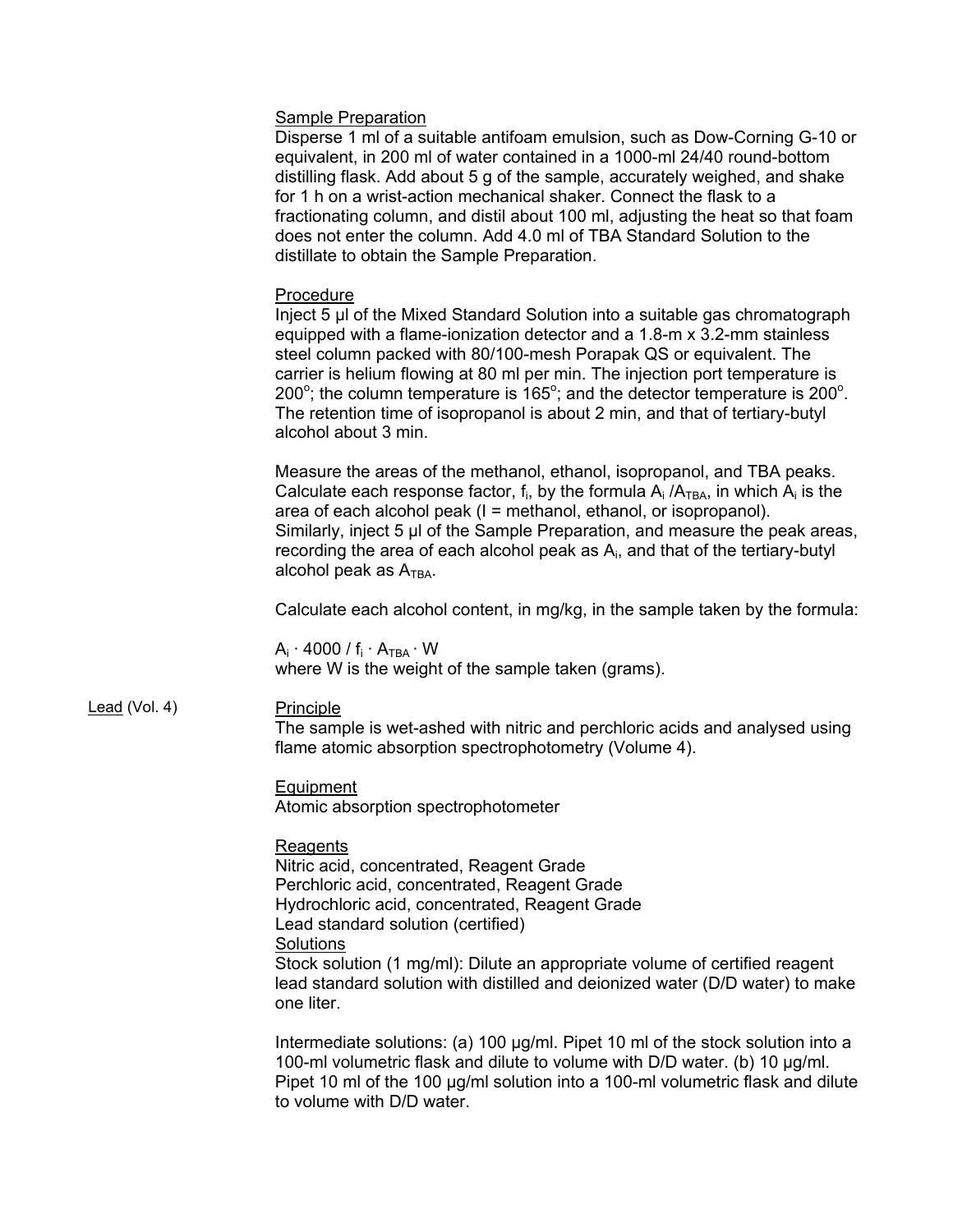Working solutions: Assemble four 100-ml volumetric flasks and transfer to them (pipet), respectively, 1, 5, 10, and 20 ml of intermediate lead solution (b). Dilute to volume with D/D water to make solutions containing 0.1, 0.5, 1, and 2 µg Pb/ml.

#### Sample preparation

(CAUTION: This procedure employs concentrated oxidizing acids and results in evolution of noxious gases. Perform operations in a fume hood.) Accurately weigh 7.5 grams of a representative dry powdered test sample into a 250-ml Erlenmeyer flask. Set up a reagent blank and carry through the same operations as performed on the test sample. Wet the test sample with ca. 10 ml of D/D water and add 25 ml of nitric acid. Heat gently on a hot plate (100 $^{\circ}$  - 150 $^{\circ}$ ) until most of the dark fumes are evolved (ca. one hour); swirl the flask occasionally. Cool and add 5 ml of perchloric acid; particles become visible at this stage. Heat gently (hot plate,  $100^\circ$  -  $150^\circ$ ) to concentrate until the solution turns yellowish or colourless (ca. one hour). Midway during the heating, if the solution darkens, slowly add 2-3 ml portions of nitric acid as necessary until the desired colour is achieved; do not let the solution go to dryness. Cool the digest and wash the sides of the flask with ca. 5 ml of D/D water and swirl. Add 2 ml of hydrochloric acid. Heat again until all brown fumes are evolved and the solution is white to yellowish in colour; do not let the solution go to dryness. Cool the solution and wash the sides of the flask with ca. 10 ml of D/D water. Transfer the slightly viscous solution to a 50-ml volumetric flask and dilute to volume with D/D water. Filter using two layers of filter paper (Whatman no. 5 or equivalent).

### **Determination**

Set the spectrophotometer to previously established optimum conditions at 283.3 nm using an air/acetylene oxidizing flame. Measure the absorbance of the sample, blank, and working solutions. Prepare a standard curve by plotting absorbance against µg Pb/ml for the blank and working solutions. Determine the concentration of lead in the sample solution from the standard curve.

The concentration of lead in the test sample (mg Pb/kg) is:  $[Pb] = F \times A/B$ 

where A is the concentration of lead in the sample solution  $(\mu q/ml)$ , B is the weight of the test sample (grams), and F is the dilution factor (50 ml).

Cadmium (Vol. 4) Proceed as directed above for the determination of lead, using 228.8 nm as the analysis wavelength. Intermediate and working solutions are prepared from certified reagent cadmium standard solution: Intermediate solutions: (a) 100 µg/ml. Pipet 10 ml of the stock solution (1mg/ml) into a 100-ml volumetric flask and dilute to volume with distilled and deionized (D/D) water. (b) 10 µg/ml. Pipet 10 ml of solution (a) into a 100-ml volumetric flask; dilute to volume with D/D water. (c) 1 µg/ml. Pipet 1 ml of solution (a) into a 100-ml volumetric flask; dilute to volume with D/D water. Working solutions: Assemble five 50-ml volumetric flasks and transfer to them (pipet), respectively, 0.5, 2.5, 5.0, 10, and 20 ml of intermediate solution (c). Dilute to volume with D/D water to make solutions containing 0.01, 0.05, 0.1, 0.20, and 0.40 µg Cd/ml.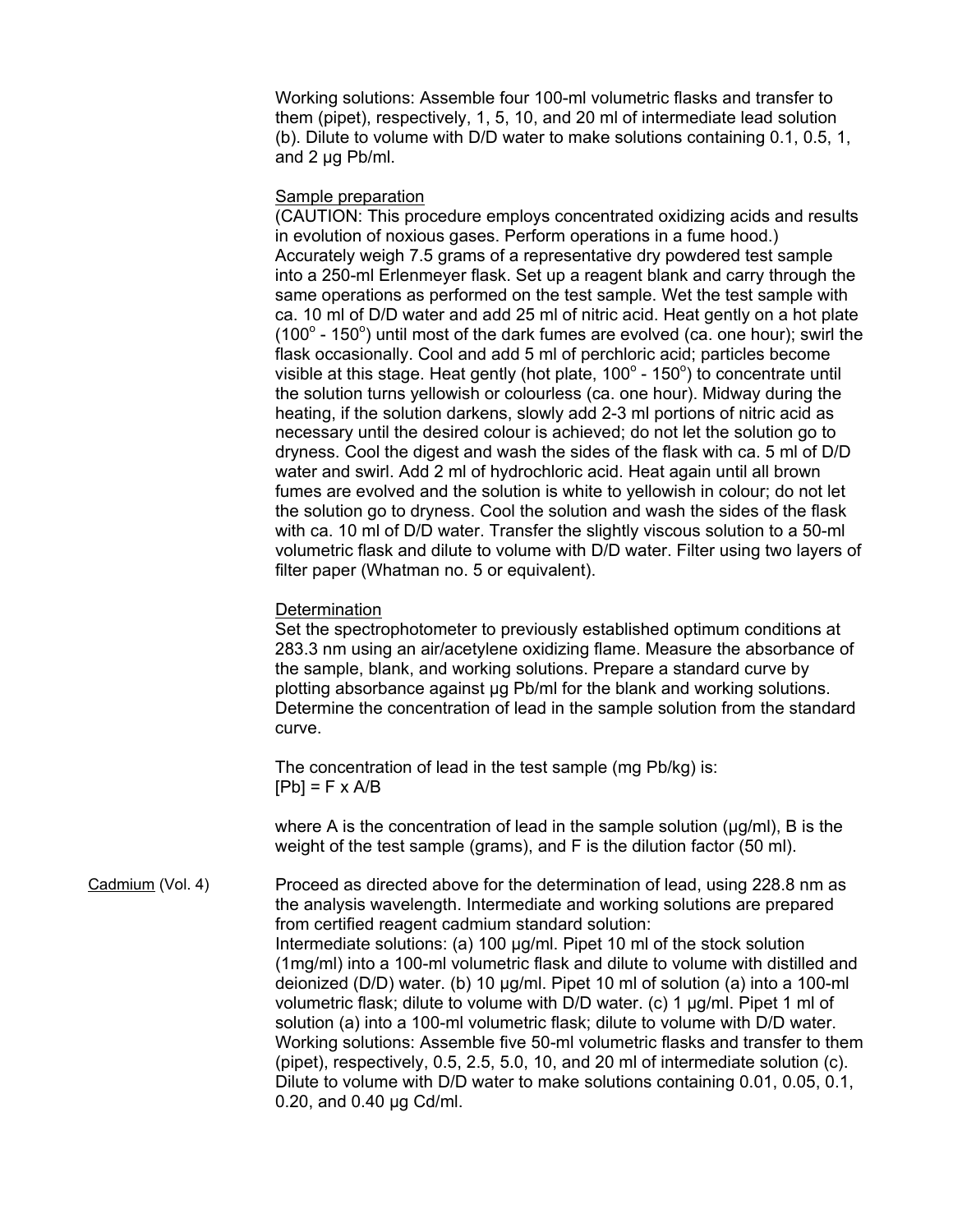The concentration of cadmium in the test sample (mg Cd/kg) is:  $[Cd] = F \times A/B$ 

where A is the concentration of cadmium in the sample solution ( $\mu$ g/ml), B is the weight of the test sample (grams), and F is the dilution factor (50 ml).

#### Mercury (Vol. 4) Principle

The sample is wet-ashed with nitric and perchloric acids and analysed using hydride-generation atomic absorption spectrophotometry (Volume 4).

#### **Equipment**

Atomic absorption spectrophotometer equipped with a hydride vapour generator. Integral to the generator is a reactor tube or coil and a peristaltic pump with dual tubing channels: one channel for the sample solution and one for the two reagent solution tubes. Flow control is determined by tubing size and tubing clamps. Flow rates are measured at the exit of the hydride generator.

#### Reagents

Nitric acid, concentrated, Reagent Grade Perchloric acid, concentrated, Reagent Grade Hydrochloric acid, concentrated, Reagent Grade Sodium borohydride, >98% Sodium hydroxide, Reagent grade Mercury standard solution (certified)

### **Solutions**

Nitric acid-perchloric acid (1:1): Mix equal volumes of the two acids. Hydrochloric acid, 5M: Dilute 417 ml concentrated hydrochloric acid to 1 liter with deionized water.

Sodium borohydride solution, 0.4% (Prepare immediately before use.): First, dissolve 2.5 g sodium hydroxide in deionized water. Then, add and dissolve 2.0 g sodium borohydride. Dilute to 500 ml.

Stock solution (1 mg/ml): Dilute an appropriate volume of certified reagent mercury standard solution with distilled and deionized water (D/D water) to make one liter.

Intermediate solutions: (a) 10,000 µg/l. Pipet 1 ml of the stock solution into a 100-ml volumetric flask and dilute to volume with D/D water. (b) 100 µg/l. Pipet 1 ml of the 10,000 µg/l solution into a 100-ml volumetric flask and dilute to volume with D/D water.

Working solutions: Assemble five 100-ml volumetric flasks and transfer to them (pipet), respectively, 1, 5, 10, 15, and 20 ml of intermediate solution (b). To each, add 10 ml of 1:1 nitric acid-perchloric acid and dilute to volume with D/D water to make solutions containing 1, 5, 10, 15, and 20 µg Hg/l.

#### Sample preparation

(CAUTION: This procedure employs concentrated oxidizing acids and results in evolution of noxious gases. Perform operations in a fume hood.) Accurately weigh 5 grams of a representative dry powdered test sample into a 250 ml Erlenmeyer flask. Set up a reagent blank and carry through the